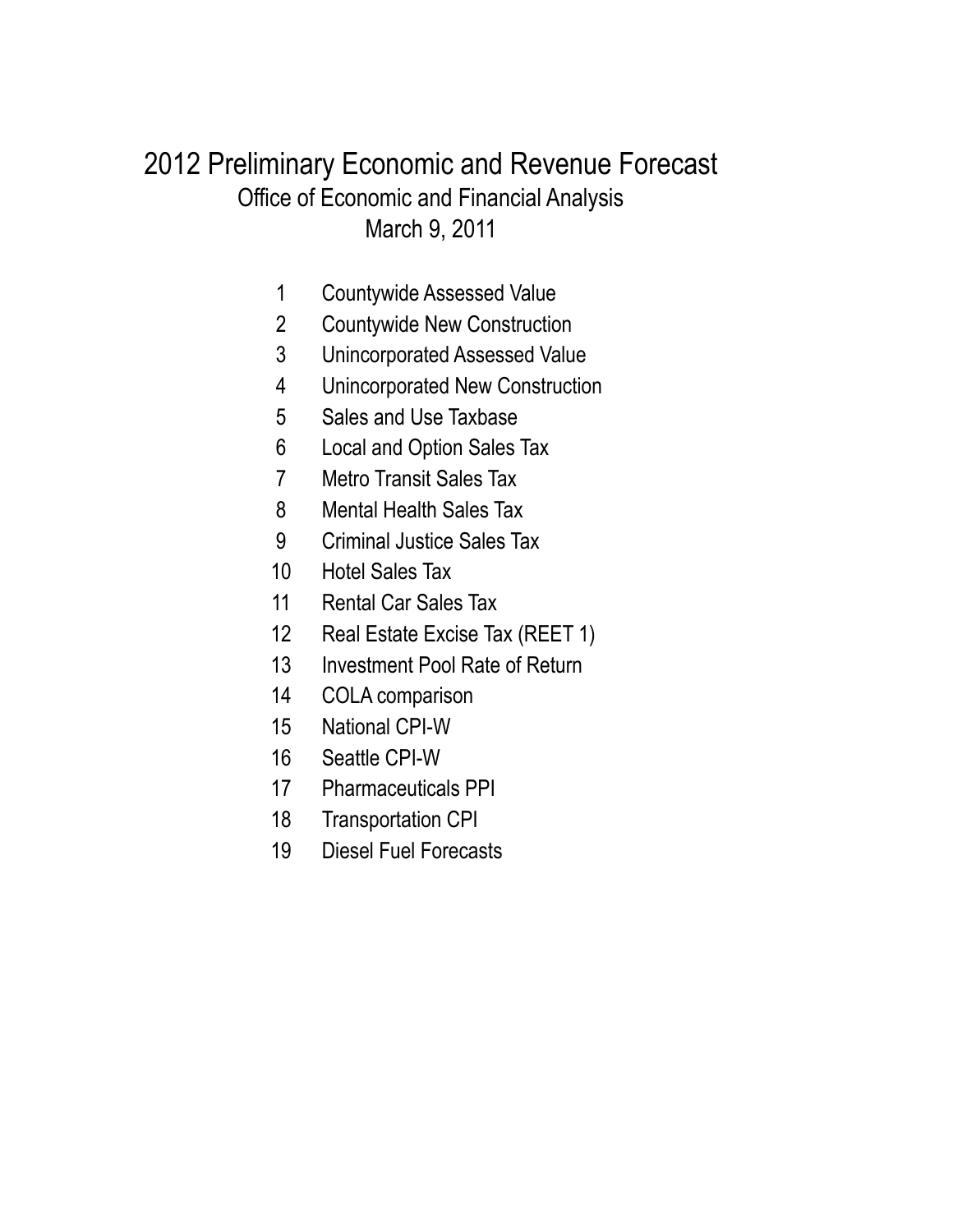| <b>Tax Year</b> | Value              | Change    |
|-----------------|--------------------|-----------|
| 2000            | 166,321,207,538    |           |
| 2001            | 188,420,103,797    | 13.29%    |
| 2002            | 210,996,600,903    | 11.98%    |
| 2003            | 224,994,598,210    | 6.63%     |
| 2004            | 235,834,254,423    | 4.82%     |
| 2005            | 248,911,782,339    | 5.55%     |
| 2006            | 270,571,089,668    | 8.70%     |
| 2007            | 298,755,199,059    | 10.42%    |
| 2008            | 340,995,439,577    | 14.14%    |
| 2009            | 386,889,727,909    | 13.46%    |
| 2010            | 341,971,517,465    | $-11.61%$ |
| 2011            | 328,927,984,820    | $-3.81%$  |
| 2012            | 326,944,612,842    | $-0.60%$  |
| 2013            | 345, 334, 256, 786 | 5.62%     |
| 2014            | 363,896,517,798    | 5.38%     |
| 2015            | 387,095,220,371    | 6.38%     |
| 2016            | 409,753,744,854    | 5.85%     |
| 2017            | 433,602,597,608    | 5.82%     |
| 2018            | 459,632,883,884    | 6.00%     |
| 2019            | 486, 947, 285, 369 | 5.94%     |
| 2020            | 516,510,328,624    | 6.07%     |

# 2012 Preliminary Countywide Assessed Value Forecast Office of Economic and Financial Analysis March 9, 2011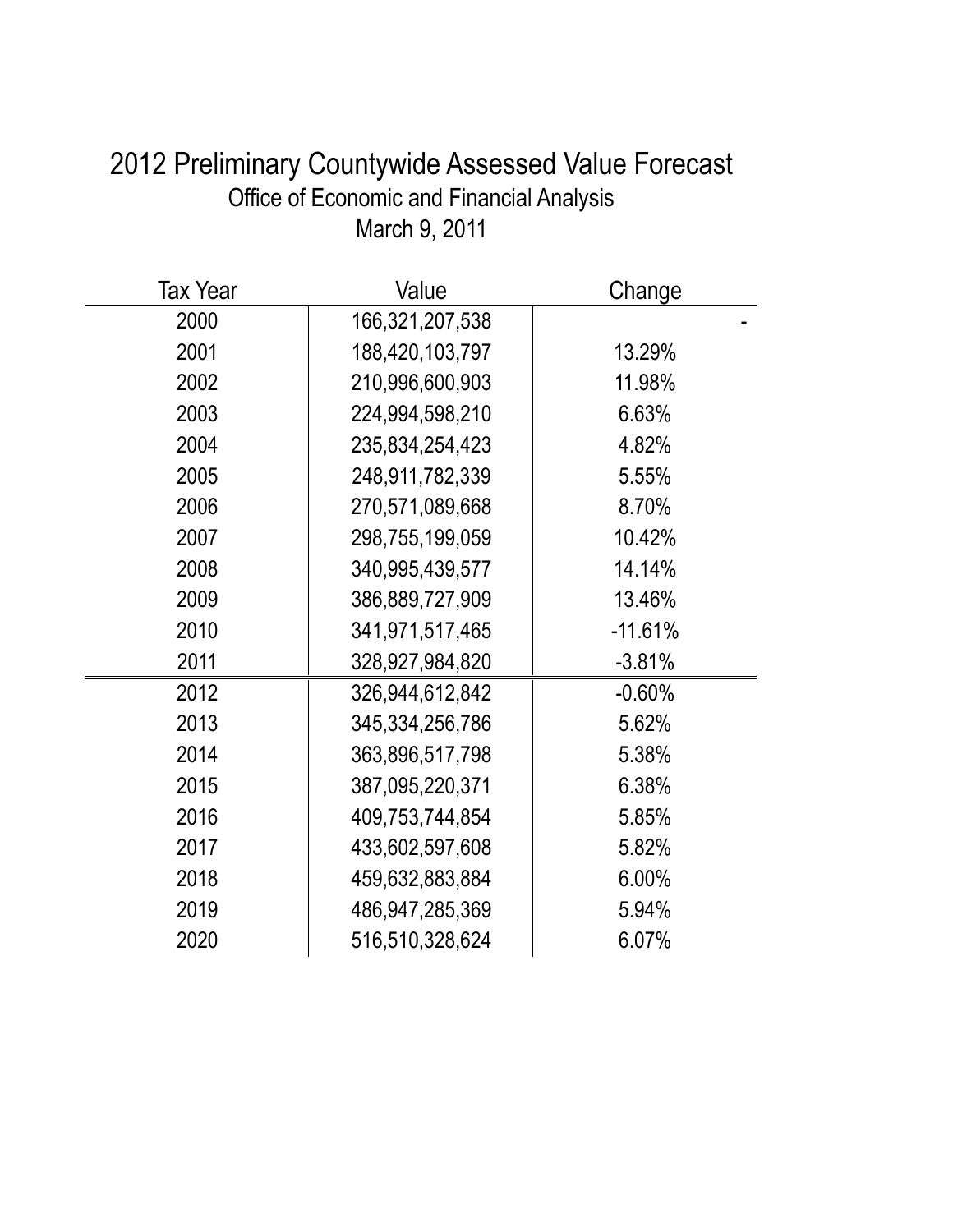| Office of Economic and Financial Analysis<br>March 9, 2011 |                       |           |  |  |
|------------------------------------------------------------|-----------------------|-----------|--|--|
| <b>Tax Year</b>                                            | Value                 | Change    |  |  |
| 2000                                                       | 3,476,506,080         |           |  |  |
| 2001                                                       | 3,865,600,000         | 11.19%    |  |  |
| 2002                                                       | 4,430,600,000         | 14.62%    |  |  |
| 2003                                                       | 3,719,900,000         | $-16.04%$ |  |  |
| 2004                                                       | 4,201,000,000         | 12.93%    |  |  |
| 2005                                                       | 4,292,400,000         | 2.18%     |  |  |
| 200G                                                       | $\lambda$ ags 300,000 | 15.650/   |  |  |

# 2012 Preliminary Countywide New Construction Forecast Office of Economic and Financial Analysis

| 4,430,600,000 | 14.62%    |
|---------------|-----------|
| 3,719,900,000 | $-16.04%$ |
| 4,201,000,000 | 12.93%    |
| 4,292,400,000 | 2.18%     |
| 4,964,300,000 | 15.65%    |
| 5,950,400,000 | 19.86%    |
| 6,663,100,000 | 11.98%    |
| 8,005,200,000 | 20.14%    |
| 5,205,200,000 | $-34.98%$ |
| 2,457,642,885 | $-52.78%$ |
| 2,167,134,462 | $-11.82%$ |
| 1,993,060,934 | $-8.03%$  |
| 2,469,577,054 | 23.91%    |
| 3,308,014,943 | 33.95%    |
| 4,076,144,824 | 23.22%    |
| 4,813,264,408 | 18.08%    |
| 5,239,198,348 | 8.85%     |
| 5,561,157,105 | 6.15%     |
| 5,791,682,794 | 4.15%     |
|               |           |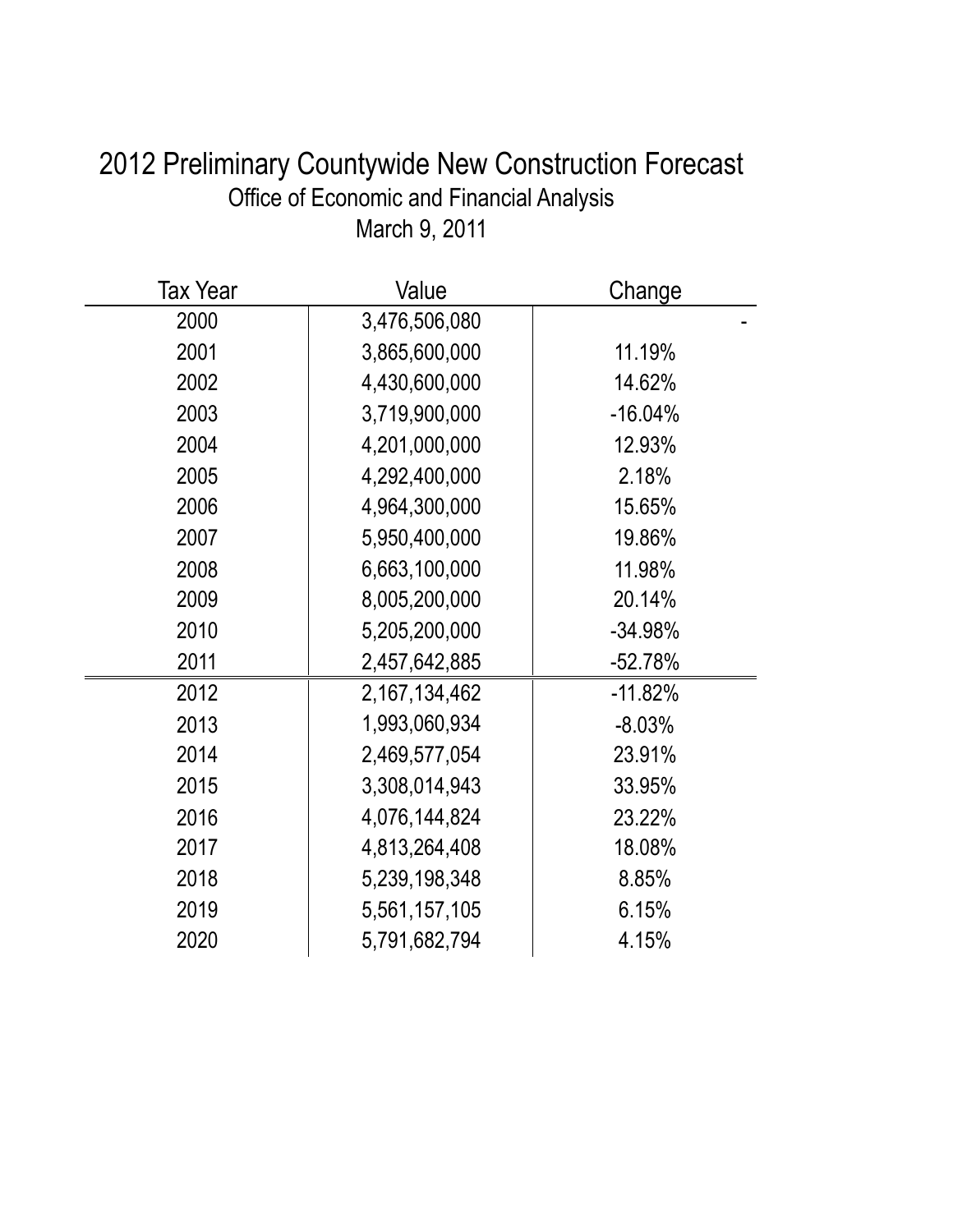### March 9, 2011 Office of Economic and Financial Analysis 2012 Preliminary Unincorporated Assessed Value Forecast

| Tax Year | Value             | Change    | <b>Annexation Adjustments</b>                                                            |
|----------|-------------------|-----------|------------------------------------------------------------------------------------------|
| 2000     | 26,820,808,300    |           |                                                                                          |
| 2001     | 29,495,903,550    | 9.97%     |                                                                                          |
| 2002     | 31,855,880,320    | 8.00%     |                                                                                          |
| 2003     | 34,121,588,670    | 7.11%     |                                                                                          |
| 2004     | 36,002,180,790    | 5.51%     |                                                                                          |
| 2005     | 38,388,375,100    | 6.63%     |                                                                                          |
| 2006     | 41,286,880,590    | 7.55%     |                                                                                          |
| 2007     | 45, 145, 645, 420 | 9.35%     |                                                                                          |
| 2008     | 50,369,419,770    | 11.57%    | Auburn West Hill (1-1-07), Lea Hill (1-1-07), Benson<br>Hill (3-1-07)                    |
| 2009     | 52,536,624,390    | 4.30%     |                                                                                          |
| 2010     | 43,743,564,380    | $-16.74%$ |                                                                                          |
| 2011     | 39,160,639,470    |           | $-10.48\%$ North Highline X (4-1-10), Pantherlake (7-1-10)                               |
| 2012     | 34,662,259,457    | $-11.49%$ | Juanita-FinnHill-Kingsgate (7-1-11)                                                      |
| 2013     | 36,425,030,079    | 5.09%     |                                                                                          |
| 2014     | 35,418,237,273    | $-2.76%$  | North Highline Y (1-1-13), Renton West Hill (1-1-13)                                     |
| 2015     | 37,805,047,539    | 6.74%     |                                                                                          |
| 2016     | 34,551,561,884    | $-8.61%$  | East Federal Way (1-1-15), Eastgate (1-1-15), East<br>Renton (1-1-15), Klahanie (1-1-15) |
| 2017     | 36,633,012,003    | 6.02%     |                                                                                          |
| 2018     | 38,906,292,057    | 6.21%     |                                                                                          |
| 2019     | 41,251,391,305    | 6.03%     |                                                                                          |
| 2020     | 43,780,036,014    | 6.13%     |                                                                                          |

Footnotes:

> Assessed value amounts include adjustments for potential annexation areas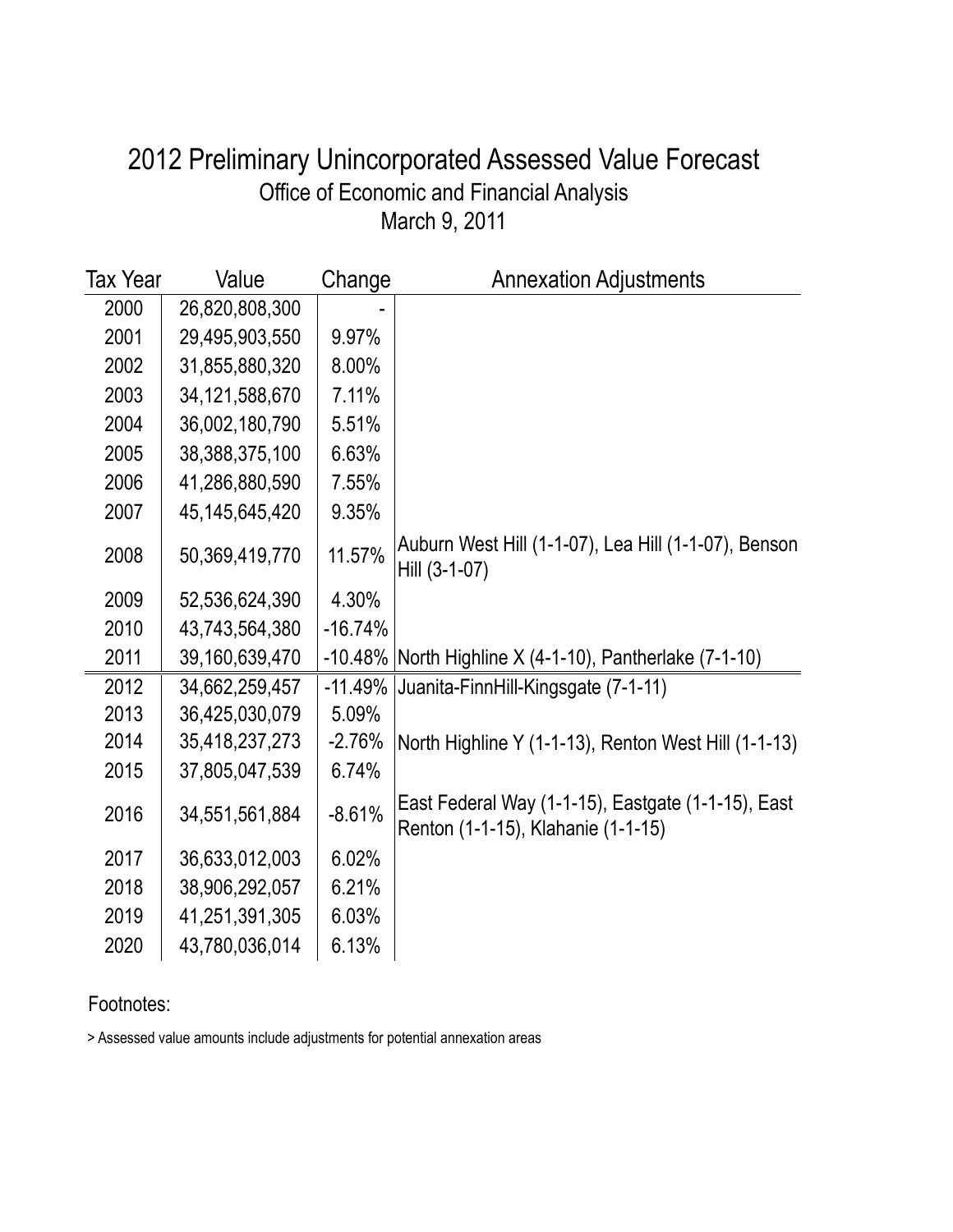### March 9, 2011 Office of Economic and Financial Analysis 2012 Preliminary Unincorporated New Construction Forecast

| Tax Year | Value         | Change    | <b>Annexation Adjustments</b>                                                            |
|----------|---------------|-----------|------------------------------------------------------------------------------------------|
| 2000     | 511,940,482   |           |                                                                                          |
| 2001     | 543,833,777   | 6.23%     |                                                                                          |
| 2002     | 715,260,251   | 31.52%    |                                                                                          |
| 2003     | 678,629,389   | $-5.12%$  |                                                                                          |
| 2004     | 780,913,911   | 15.07%    |                                                                                          |
| 2005     | 1,012,943,672 | 29.71%    |                                                                                          |
| 2006     | 898,303,083   | $-11.32%$ |                                                                                          |
| 2007     | 1,051,911,167 | 17.10%    |                                                                                          |
| 2008     | 938,271,172   | $-10.80%$ | Auburn West Hill (1-1-07), Lea Hill (1-1-07), Benson<br>Hill (3-1-07)                    |
| 2009     | 821,583,000   | $-12.44%$ |                                                                                          |
| 2010     | 304,665,097   | $-62.92%$ |                                                                                          |
| 2011     | 267,511,475   | $-12.19%$ | North Highline X (4-1-10), Pantherlake (7-1-10)                                          |
| 2012     | 209,619,534   | $-21.64%$ | Juanita-FinnHill-Kingsgate (7-1-11)                                                      |
| 2013     | 192,139,190   | $-8.34%$  |                                                                                          |
| 2014     | 219,536,958   | 14.26%    | North Highline Y (1-1-13), Renton West Hill (1-1-13)                                     |
| 2015     | 294,071,221   | 33.95%    |                                                                                          |
| 2016     | 312,239,413   | 6.18%     | East Federal Way (1-1-15), Eastgate (1-1-15), East<br>Renton (1-1-15), Klahanie (1-1-15) |
| 2017     | 368,703,988   | 18.08%    |                                                                                          |
| 2018     | 401,331,230   | 8.85%     |                                                                                          |
| 2019     | 425,993,802   | 6.15%     |                                                                                          |
| 2020     | 443,652,450   | 4.15%     |                                                                                          |

#### Footnotes:

> New Construction value amounts include adjustments for potential annexation areas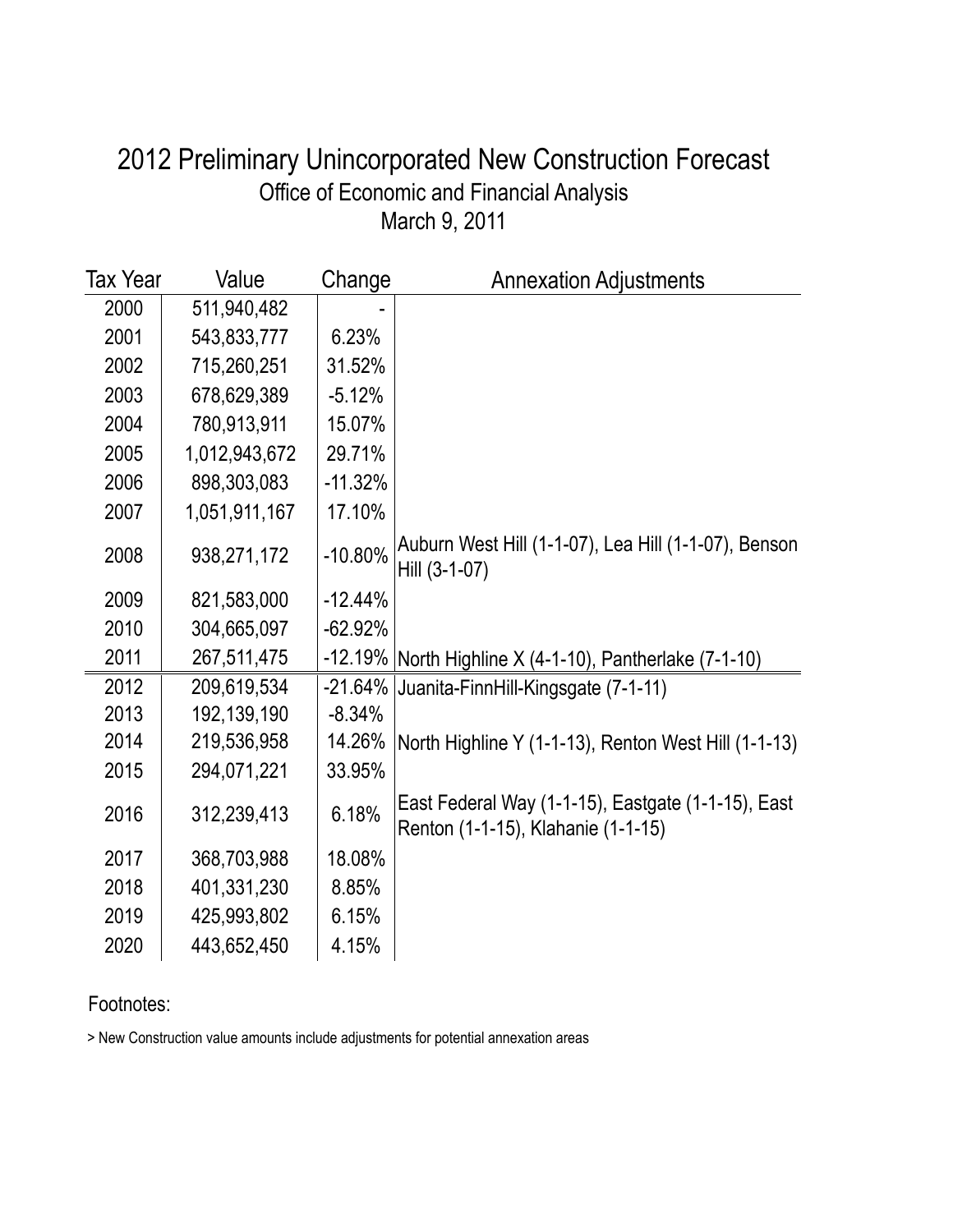# 2012 Preliminary Sales and Use Taxbase Forecast Office of Economic and Financial Analysis March 9, 2011

| Year | Value             | Change    |
|------|-------------------|-----------|
| 2000 | 39,017,612,480    |           |
| 2001 | 37,414,873,470    | $-4.11%$  |
| 2002 | 36, 137, 962, 860 | $-3.41%$  |
| 2003 | 36,379,622,690    | 0.67%     |
| 2004 | 38,521,409,960    | 5.89%     |
| 2005 | 41,807,662,630    | 8.53%     |
| 2006 | 45,401,665,730    | 8.60%     |
| 2007 | 49,268,622,240    | 8.52%     |
| 2008 | 47,440,908,710    | $-3.71%$  |
| 2009 | 40,783,082,660    | $-14.03%$ |
| 2010 | 40,362,158,094    | $-1.03%$  |
| 2011 | 42,211,884,304    | 4.58%     |
| 2012 | 44,513,888,829    | 5.45%     |
| 2013 | 46,542,813,629    | 4.56%     |
| 2014 | 48,984,206,707    | 5.25%     |
| 2015 | 51,527,587,612    | 5.19%     |
| 2016 |                   |           |
| 2017 |                   |           |
| 2018 |                   |           |
| 2019 |                   |           |
| 2020 |                   |           |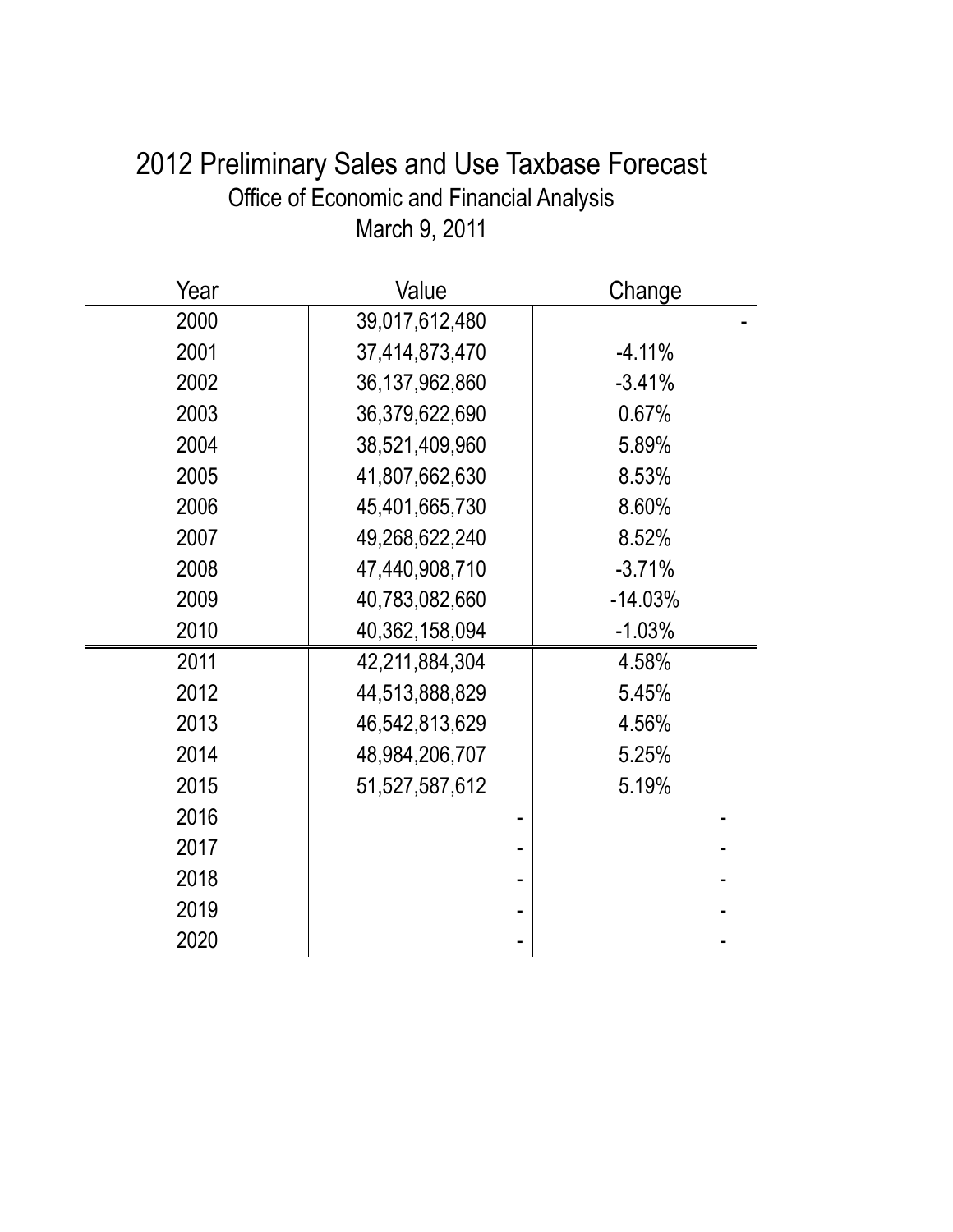### March 9, 2011 Office of Economic and Financial Analysis 2012 Preliminary Local and Option Sales Tax Forecast

| Year | Value      | Change    | <b>Annexation Adjustments</b>                                                            |
|------|------------|-----------|------------------------------------------------------------------------------------------|
| 2000 | 73,651,464 |           |                                                                                          |
| 2001 | 71,059,166 | $-3.52%$  |                                                                                          |
| 2002 | 68,873,095 | $-3.08%$  |                                                                                          |
| 2003 | 68,377,899 | $-0.72%$  |                                                                                          |
| 2004 | 72,588,009 | 6.16%     |                                                                                          |
| 2005 | 78,015,175 | 7.48%     |                                                                                          |
| 2006 | 83,477,704 | 7.00%     |                                                                                          |
| 2007 | 91,912,631 | 10.10%    | Auburn West Hill (1-1-07), Lea Hill (1-1-07), Benson<br>Hill (3-1-07)                    |
| 2008 | 87,672,896 | $-4.61%$  |                                                                                          |
| 2009 | 76,142,480 | $-13.15%$ |                                                                                          |
| 2010 | 76,040,263 | $-0.13%$  | North Highline X (4-1-10), Pantherlake (7-1-10)                                          |
| 2011 | 77,097,637 | 1.39%     | Juanita-FinnHill-Kingsgate (7-1-11)                                                      |
| 2012 | 80,505,598 | 4.42%     |                                                                                          |
| 2013 | 82,493,774 | 2.47%     | North Highline Y (1-1-13), Renton West Hill (1-1-13)                                     |
| 2014 | 86,820,967 | 5.25%     |                                                                                          |
| 2015 | 88,902,552 | 2.40%     | East Federal Way (1-1-15), Eastgate (1-1-15), East<br>Renton (1-1-15), Klahanie (1-1-15) |
| 2016 |            |           |                                                                                          |
| 2017 |            |           |                                                                                          |
| 2018 |            |           |                                                                                          |
| 2019 |            |           |                                                                                          |
| 2020 |            |           |                                                                                          |

#### Footnotes:

> Revenue estimates are presented on accrual basis, adjust for delinquent payments and deduct a 1%DOR fee.

> Actuals include mitigation payments made by the state and are assumed in out years.

> Local sales tax receipts are split with 95.4% going to the General Fund and 4.6% to Children and Family Services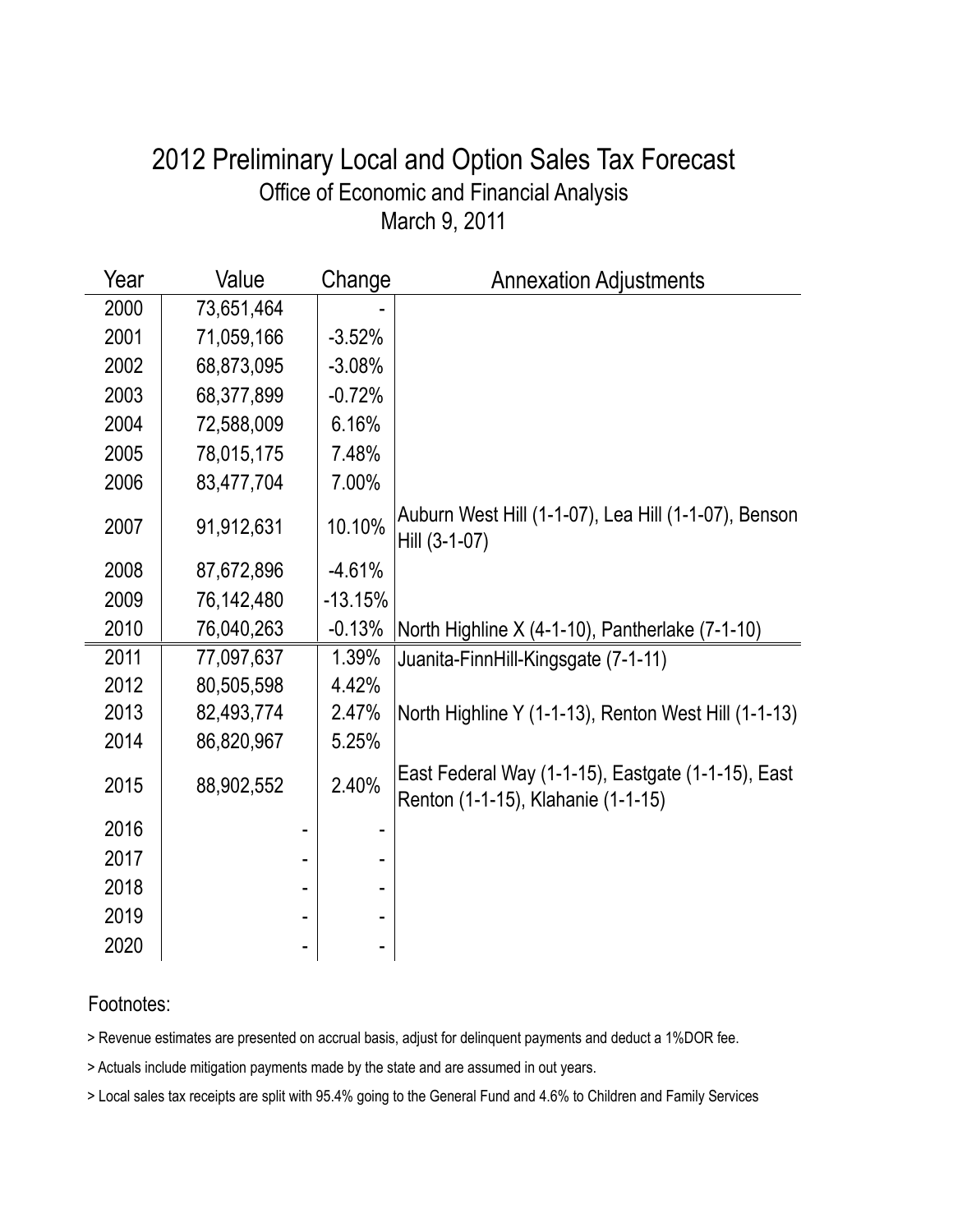| 2012 Preliminary Metro Transit Sales Tax Forecast |
|---------------------------------------------------|
| Office of Economic and Financial Analysis         |
| March 9, 2011                                     |

| Year | Value         | Change    |
|------|---------------|-----------|
| 2000 | 239,636,459   |           |
| 2001 | 287,784,746   | 20.09%    |
| 2002 | 297,330,185   | 3.32%     |
| 2003 | 296,747,992   | $-0.20%$  |
| 2004 | 314, 192, 142 | 5.88%     |
| 2005 | 341,149,234   | 8.58%     |
| 2006 | 367,263,689   | 7.65%     |
| 2007 | 442,042,300   | 20.36%    |
| 2008 | 432,934,213   | $-2.06%$  |
| 2009 | 376,904,266   | $-12.94%$ |
| 2010 | 375,302,215   | $-0.43%$  |
| 2011 | 390,181,069   | 3.96%     |
| 2012 | 411,459,403   | 5.45%     |
| 2013 | 430,213,554   | 4.56%     |
| 2014 | 452,780,312   | 5.25%     |
| 2015 | 476,289,783   | 5.19%     |
| 2016 |               |           |
| 2017 |               |           |
| 2018 |               |           |
| 2019 |               |           |
| 2020 |               |           |

### Footnotes:

> Revenue estimates are presented on accrual basis, adjust for delinquent payments and deduct a 1%DOR fere

> Actuals include mitigation payments made by the state and are assumed in out years.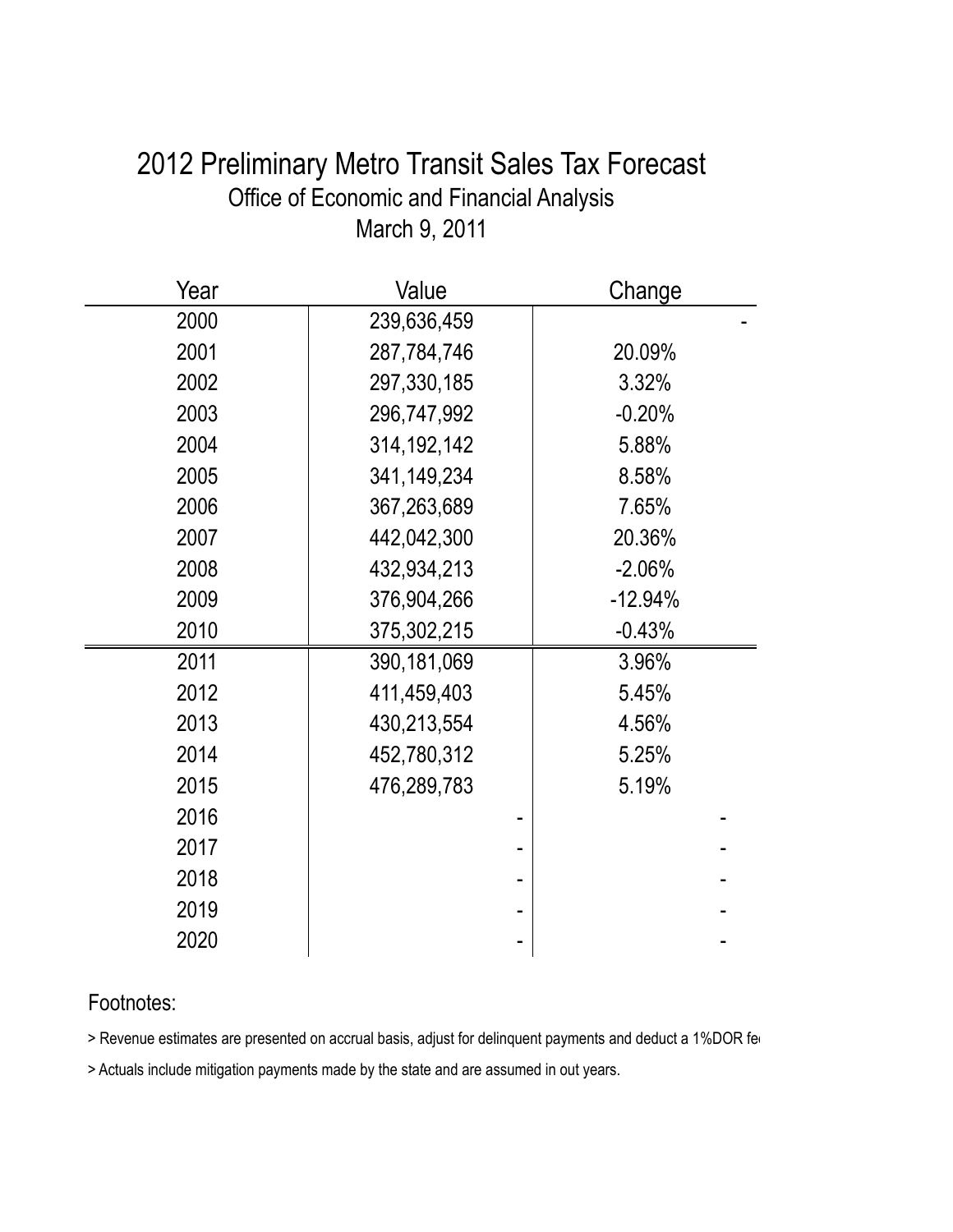# 2012 Preliminary Mental Health Sales Tax Forecast Office of Economic and Financial Analysis March 9, 2011

| Year | Value      | Change   |  |
|------|------------|----------|--|
| 2000 |            |          |  |
| 2001 |            |          |  |
| 2002 |            |          |  |
| 2003 |            |          |  |
| 2004 |            |          |  |
| 2005 |            |          |  |
| 2006 |            |          |  |
| 2007 |            |          |  |
| 2008 | 35,564,904 |          |  |
| 2009 | 41,773,812 | 17.46%   |  |
| 2010 | 40,724,094 | $-2.51%$ |  |
| 2011 | 43,365,417 | 6.49%    |  |
| 2012 | 45,730,329 | 5.45%    |  |
| 2013 | 47,814,699 | 4.56%    |  |
| 2014 | 50,322,808 | 5.25%    |  |
| 2015 | 52,935,693 | 5.19%    |  |
| 2016 |            |          |  |
| 2017 |            |          |  |
| 2018 |            |          |  |
| 2019 |            |          |  |
| 2020 |            |          |  |

### Footnotes:

> Revenue estimates are presented on accrual basis, adjust for delinquent payments and deduct a 1%DOR fee

> Actuals include mitigation payments made by the state and are assumed in out years.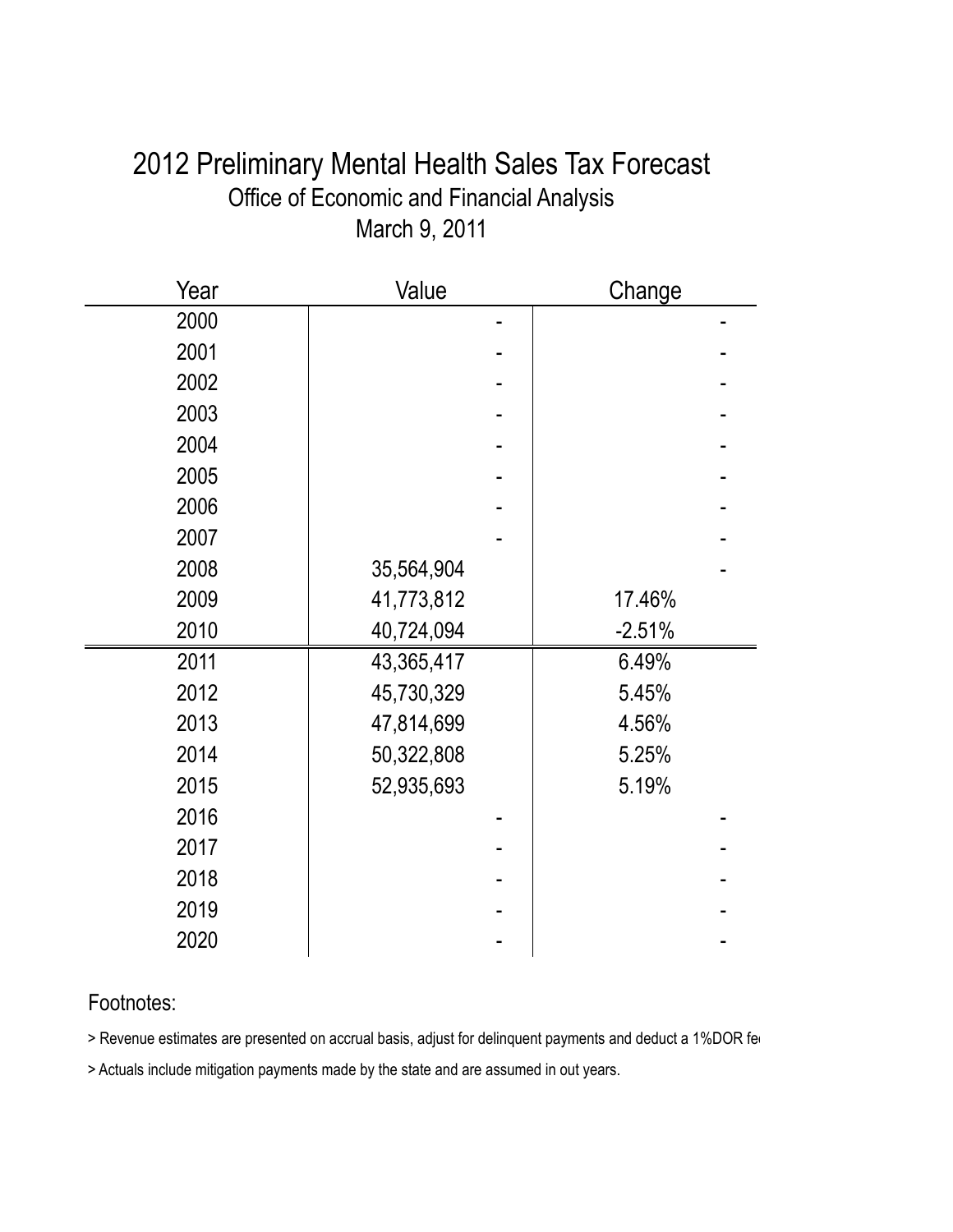### March 9, 2011 Office of Economic and Financial Analysis 2012 Preliminary Criminal Justice Sales Tax Forecast

| Year | Value      | Change    | <b>Annexation Adjustments</b>                                                            |
|------|------------|-----------|------------------------------------------------------------------------------------------|
| 2000 | 11,822,590 |           |                                                                                          |
| 2001 | 10,958,675 | $-7.31%$  |                                                                                          |
| 2002 | 10,485,286 | $-4.32%$  |                                                                                          |
| 2003 | 10,390,862 | $-0.90%$  |                                                                                          |
| 2004 | 11,026,405 | 6.12%     |                                                                                          |
| 2005 | 12,054,054 | 9.32%     |                                                                                          |
| 2006 | 12,988,932 | 7.76%     |                                                                                          |
| 2007 | 14,229,175 | 9.55%     | Auburn West Hill (1-1-07), Lea Hill (1-1-07), Benson<br>Hill (3-1-07)                    |
| 2008 | 12,973,186 | $-8.83%$  |                                                                                          |
| 2009 | 11,086,865 | $-14.54%$ |                                                                                          |
| 2010 | 10,923,871 | $-1.47%$  | North Highline X (4-1-10), Pantherlake (7-1-10)                                          |
| 2011 | 10,851,356 | $-0.66%$  | Juanita-FinnHill-Kingsgate (7-1-11)                                                      |
| 2012 | 10,672,677 | $-1.65%$  |                                                                                          |
| 2013 | 10,402,249 | $-2.53%$  | North Highline Y (1-1-13), Renton West Hill (1-1-13)                                     |
| 2014 | 10,568,162 | 1.59%     |                                                                                          |
| 2015 | 11,116,887 | 5.19%     | East Federal Way (1-1-15), Eastgate (1-1-15), East<br>Renton (1-1-15), Klahanie (1-1-15) |
| 2016 |            |           |                                                                                          |
| 2017 |            |           |                                                                                          |
| 2018 |            |           |                                                                                          |
| 2019 |            |           |                                                                                          |
| 2020 |            |           |                                                                                          |

#### Footnotes:

> Revenue estimates are presented on accrual basis, adjust for delinquent payments and deduct a 1%DOR fee.

> Actuals include mitigation payments made by the state and are assumed in out years.

> Population adjustments are made according to data provided by OFM and projections from PSB.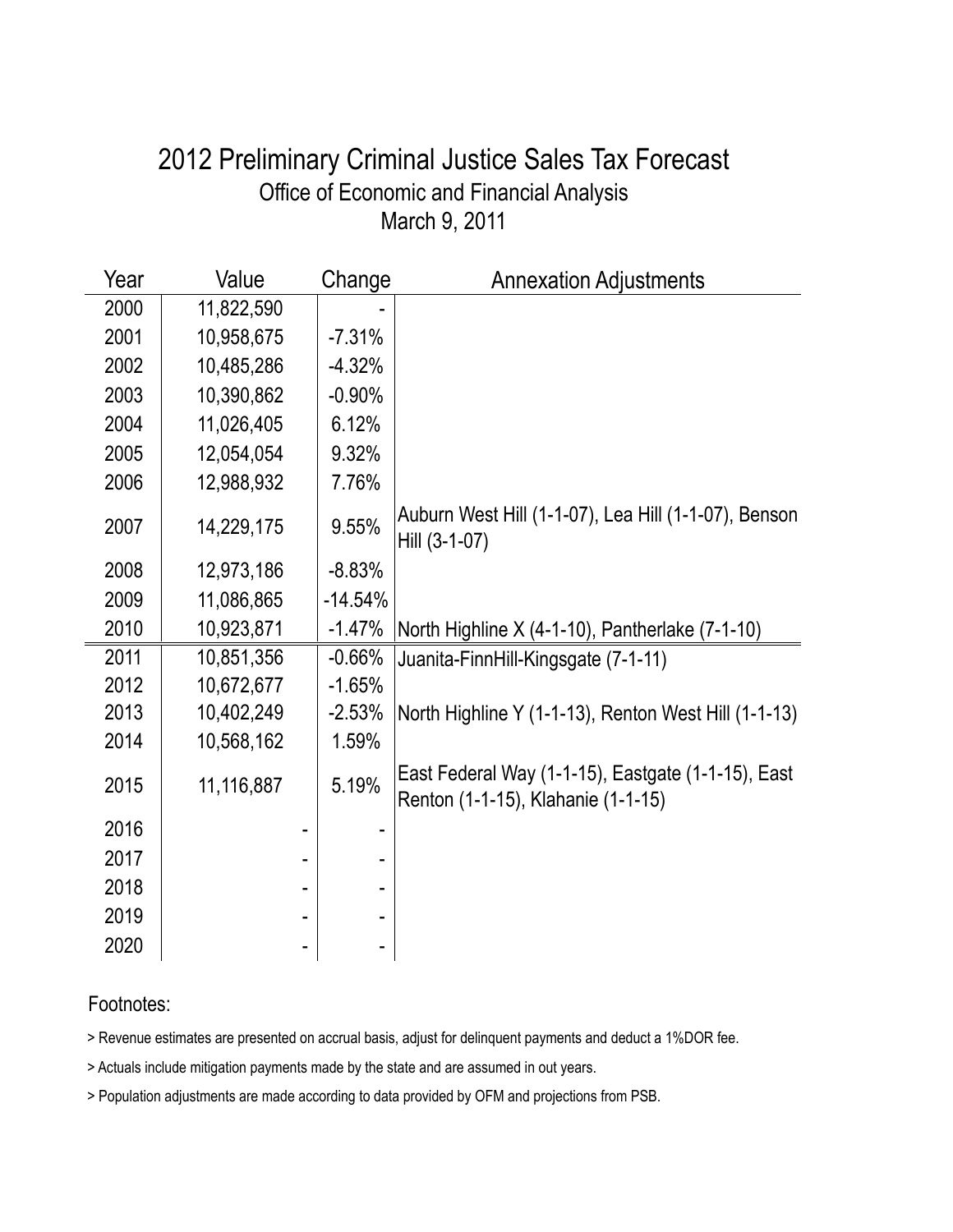# 2012 Preliminary Hotel Sales Tax Forecast Office of Economic and Financial Analysis March 9, 2011

| Year | Value      | Change    |
|------|------------|-----------|
| 2000 | 13,939,448 |           |
| 2001 | 13,611,349 | $-2.35%$  |
| 2002 | 12,783,520 | $-6.08%$  |
| 2003 | 13,073,624 | 2.27%     |
| 2004 | 14,280,262 | 9.23%     |
| 2005 | 15,702,164 | 9.96%     |
| 2006 | 18,233,040 | 16.12%    |
| 2007 | 20,493,338 | 12.40%    |
| 2008 | 20,701,685 | 1.02%     |
| 2009 | 16,892,478 | $-18.40%$ |
| 2010 | 18,067,436 | 6.96%     |
| 2011 | 19,295,725 | 6.80%     |
| 2012 | 20,021,460 | 3.76%     |
| 2013 | 20,825,065 | 4.01%     |
| 2014 | 21,535,968 | 3.41%     |
| 2015 | 22,167,061 | 2.93%     |
| 2016 |            |           |
| 2017 |            |           |
| 2018 |            |           |
| 2019 |            |           |
| 2020 |            |           |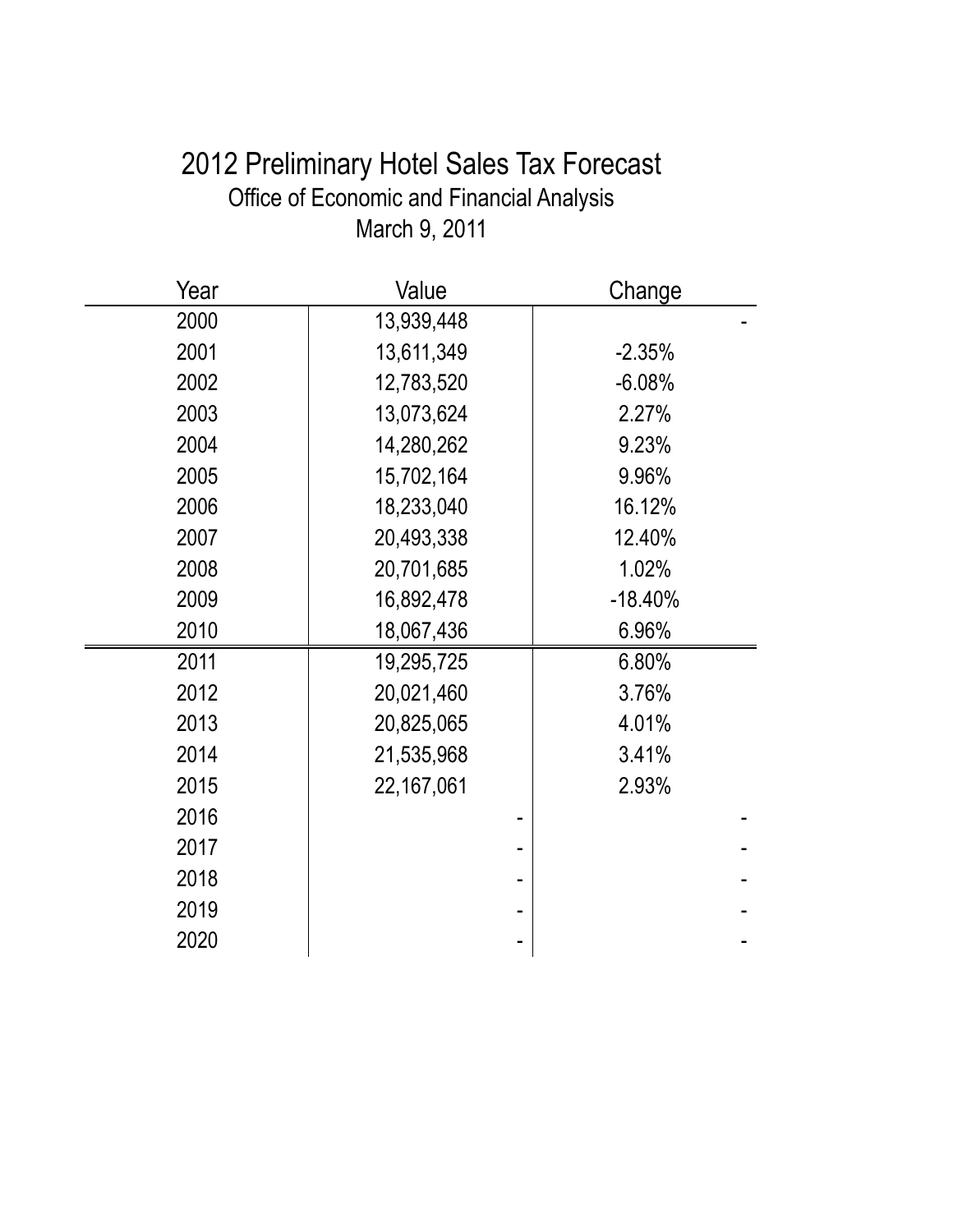| 2012 Preliminary Rental Car Sales Tax Forecast |
|------------------------------------------------|
| Office of Economic and Financial Analysis      |
| March 9, 2011                                  |

| Year | Value     | Change   |
|------|-----------|----------|
| 2000 | 2,689,109 |          |
| 2001 | 2,502,191 | $-6.95%$ |
| 2002 | 2,406,111 | $-3.84%$ |
| 2003 | 2,433,438 | 1.14%    |
| 2004 | 2,355,887 | $-3.19%$ |
| 2005 | 2,529,917 | 7.39%    |
| 2006 | 2,735,846 | 8.14%    |
| 2007 | 2,835,416 | 3.64%    |
| 2008 | 2,835,443 | 0.00%    |
| 2009 | 2,651,750 | $-6.48%$ |
| 2010 | 2,737,771 | 3.24%    |
| 2011 | 2,816,399 | 2.87%    |
| 2012 | 2,846,535 | 1.07%    |
| 2013 | 2,913,628 | 2.36%    |
| 2014 | 2,970,666 | 1.96%    |
| 2015 | 3,011,797 | 1.38%    |
| 2016 |           |          |
| 2017 |           |          |
| 2018 |           |          |
| 2019 |           |          |
| 2020 |           |          |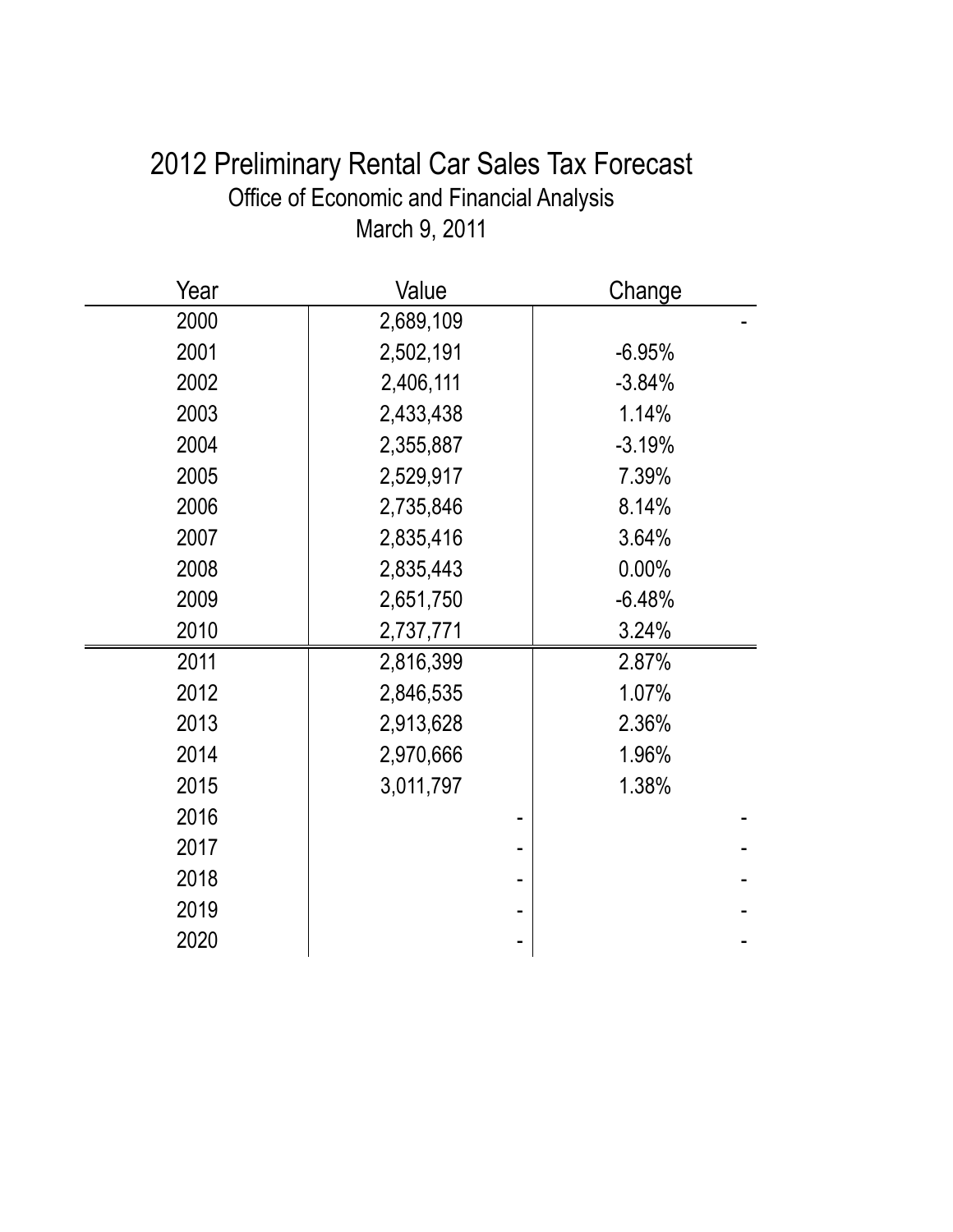### March 9, 2011 Office of Economic and Financial Analysis 2012 Preliminary Real Estate Excise Tax (REET 1) Forecast

| Year | Value      | Change    | <b>Annexation Adjustments</b>                                                            |
|------|------------|-----------|------------------------------------------------------------------------------------------|
| 2000 |            |           |                                                                                          |
| 2001 | 5,872,198  |           |                                                                                          |
| 2002 | 6,793,174  | 15.68%    |                                                                                          |
| 2003 | 8,543,814  | 25.77%    |                                                                                          |
| 2004 | 9,903,161  | 15.91%    |                                                                                          |
| 2005 | 11,288,087 | 13.98%    |                                                                                          |
| 2006 | 11,710,069 | 3.74%     |                                                                                          |
| 2007 | 9,202,858  | $-21.41%$ | Auburn West Hill (1-1-07), Lea Hill (1-1-07), Benson<br>Hill (3-1-07)                    |
| 2008 | 4,912,082  | $-46.62%$ |                                                                                          |
| 2009 | 3,809,800  | $-22.44%$ |                                                                                          |
| 2010 | 3,647,888  | $-4.25%$  | North Highline X (4-1-10), Pantherlake (7-1-10)                                          |
| 2011 | 3,363,472  | $-7.80%$  | Juanita-FinnHill-Kingsgate (7-1-11)                                                      |
| 2012 | 3,238,043  | $-3.73%$  |                                                                                          |
| 2013 | 3,362,912  | 3.86%     | North Highline Y (1-1-13), Renton West Hill (1-1-13)                                     |
| 2014 | 3,698,390  | 9.98%     |                                                                                          |
| 2015 | 3,530,717  | $-4.53%$  | East Federal Way (1-1-15), Eastgate (1-1-15), East<br>Renton (1-1-15), Klahanie (1-1-15) |
| 2016 |            |           |                                                                                          |
| 2017 |            |           |                                                                                          |
| 2018 |            |           |                                                                                          |
| 2019 |            |           |                                                                                          |
| 2020 |            |           |                                                                                          |

### Footnotes:

> Data presented is 0.25%of King County's 0.50% share of REET.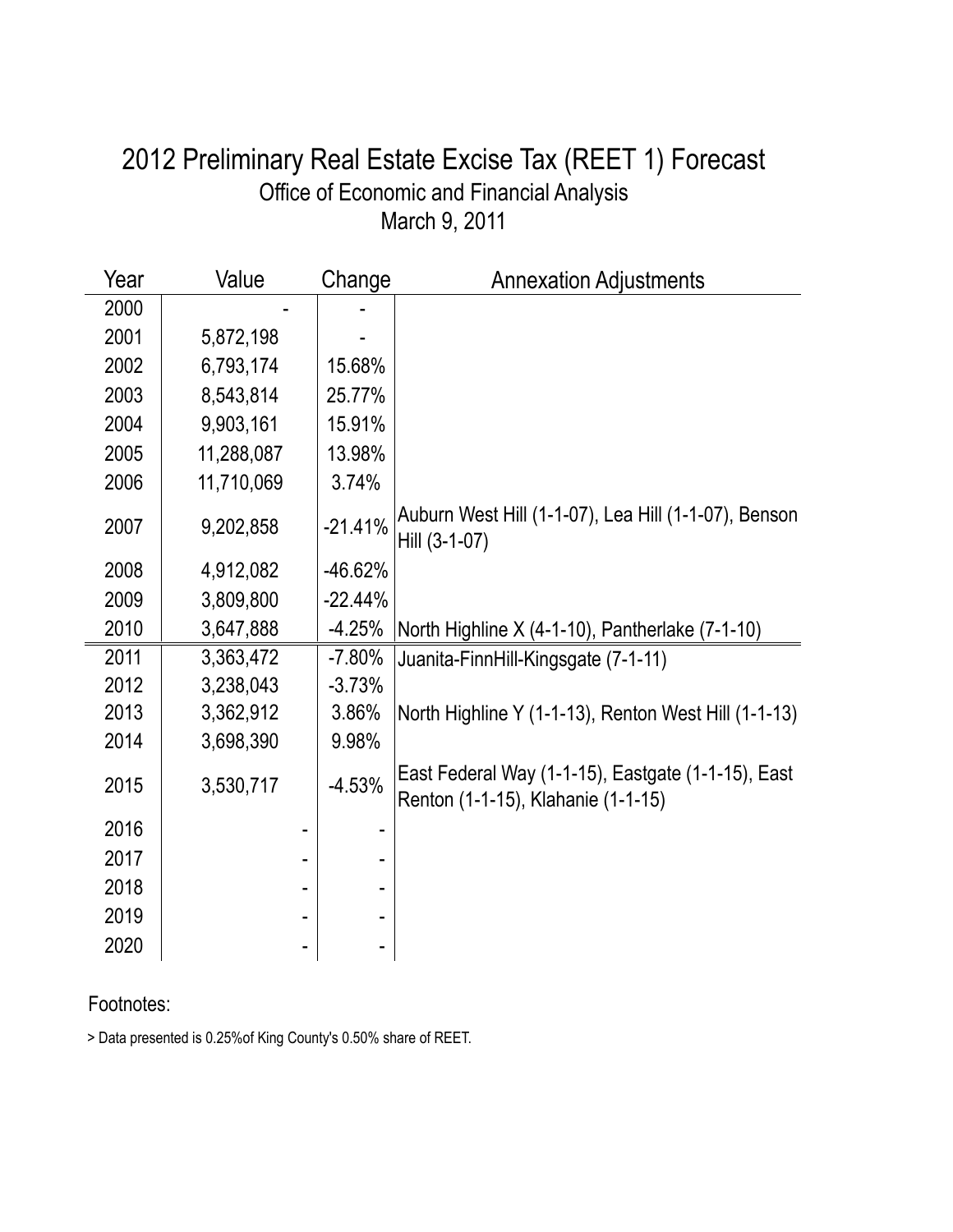| 2012 Preliminary Investment Pool Rate of Return Forecast |
|----------------------------------------------------------|
| Office of Economic and Financial Analysis                |
| March 9, 2011                                            |

| Year | Value | Change   |
|------|-------|----------|
| 2000 | 6.38% |          |
| 2001 | 5.57% | $-0.81%$ |
| 2002 | 3.80% | $-1.76%$ |
| 2003 | 2.92% | $-0.88%$ |
| 2004 | 2.31% | $-0.61%$ |
| 2005 | 3.15% | 0.84%    |
| 2006 | 4.68% | 1.53%    |
| 2007 | 5.09% | 0.40%    |
| 2008 | 3.30% | $-1.79%$ |
| 2009 | 1.76% | $-1.54%$ |
| 2010 | 0.96% | $-0.79%$ |
| 2011 | 0.34% | $-0.62%$ |
| 2012 | 0.55% | 0.21%    |
| 2013 | 1.46% | 0.91%    |
| 2014 | 2.49% | 1.03%    |
| 2015 |       |          |
| 2016 |       |          |
| 2017 |       |          |
| 2018 |       |          |
| 2019 |       |          |
| 2020 |       |          |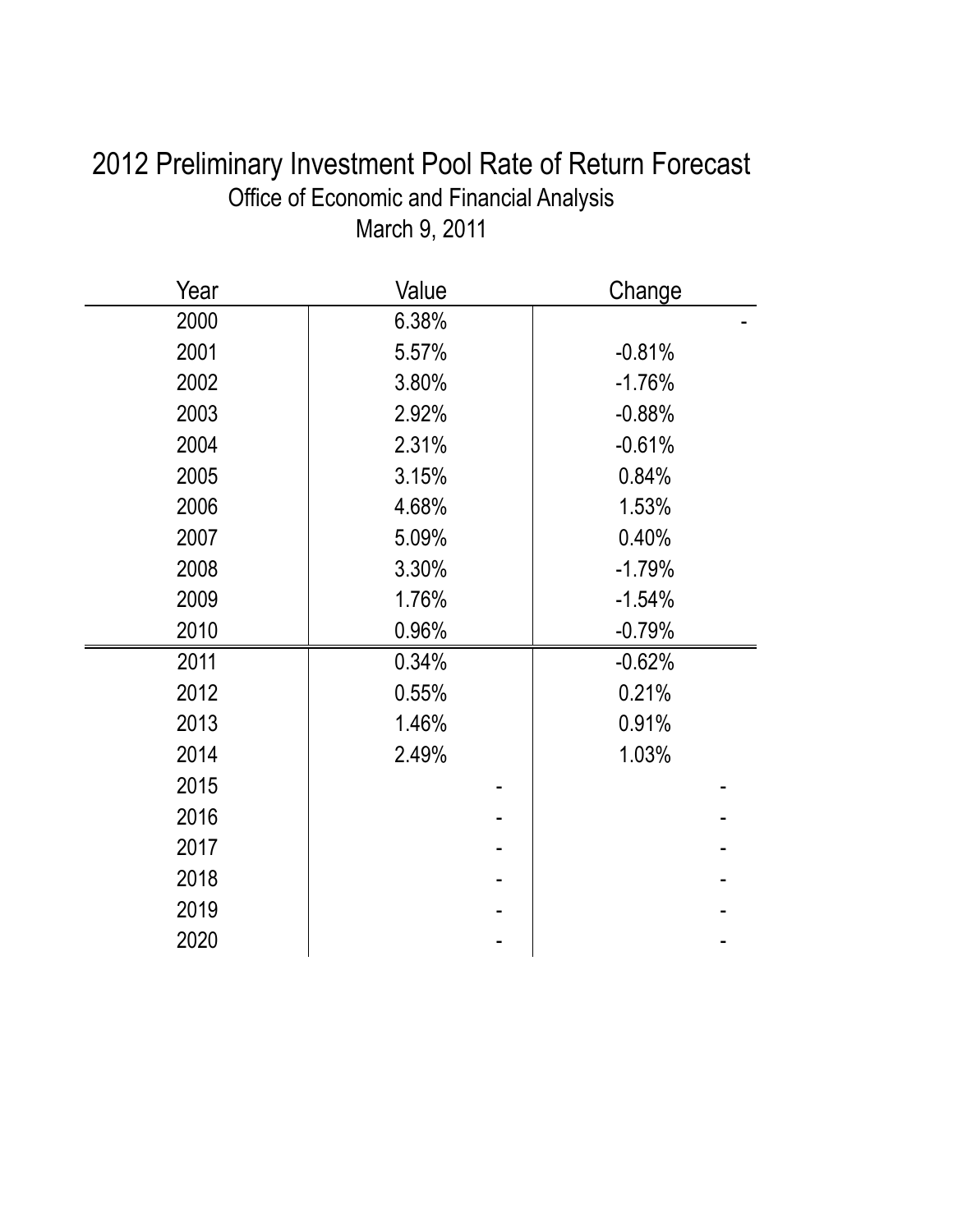### Sept-Sept COLA formula vs July-June Average COLA Office of Economic and Financial Analysis March 9, 2011

| Year | Sept-Sept CPI-W | July-June Average | Diff      |
|------|-----------------|-------------------|-----------|
| 2011 | 2.00%           | 0.00%             | $-2.00\%$ |
| 2012 | 2.00%           | 1.77%             | $-0.23%$  |
| 2013 | 2.00%           | 1.88%             | $-0.12%$  |
| 2014 | 2.00%           | 1.92%             | $-0.08%$  |
| 2015 | 2.09%           | 2.06%             | $-0.03%$  |
| 2016 | 2.14%           | 2.17%             | 0.04%     |
| 2017 | 2.15%           | 2.23%             | 0.07%     |
| 2018 | 2.18%           | 2.29%             | 0.11%     |
| 2019 | 2.21%           | 2.30%             | 0.09%     |
| 2020 | 2.13%           | 2.28%             | 0.14%     |

#### Footnotes:

The "New" COLA:

2011 0%

2012 90% of the average annual change in the Seattle CPI-W from July 2010 to June 2011; 0% floor, no ceiling 2013 95% of the average annual change in the Seattle CPI-W from July 2011 to June 2012; 0% floor, no ceiling 2014 95% of the average annual change in the Seattle CPI-W from July 2012 to June 2013; 0% floor, no ceiling

The "Old" COLA:

2011 90% of the annual change in the September 2009 to September 2010 National CPI-W; 2% floor, 6% ceiling 2012 90% of the annual change in the September 2010 to September 2011 National CPI-W; 2% floor, 6% ceiling 2013 90% of the annual change in the September 2011 to September 2012 National CPI-W; 2% floor, 6% ceiling 2014 90% of the annual change in the September 2012 to September 2013 National CPI-W; 2% floor, 6% ceiling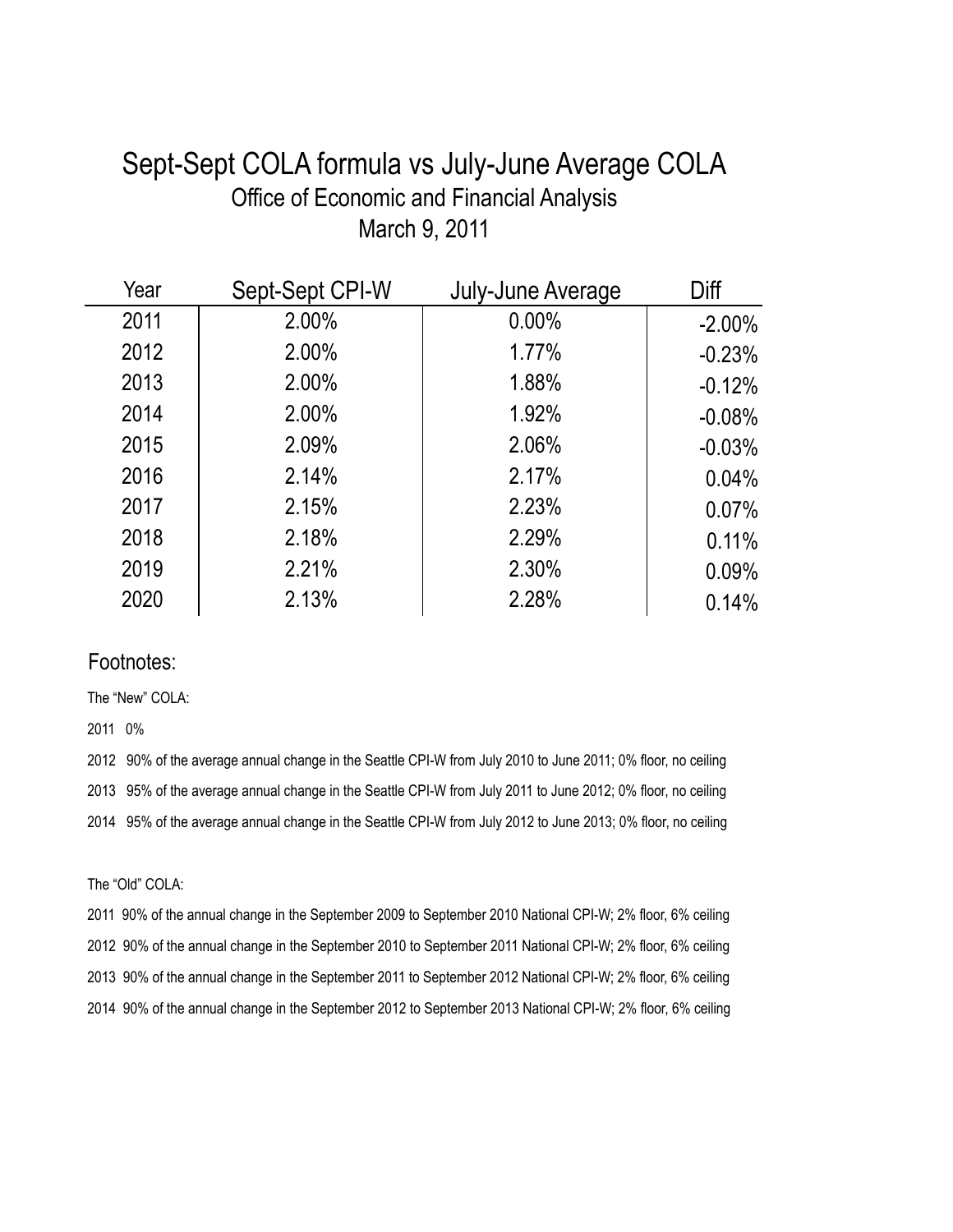| 2012 Preliminary Sept-to-Sept National CPI-W Forecast |
|-------------------------------------------------------|
| <b>Office of Economic and Financial Analysis</b>      |
| March 9, 2011                                         |

| Year | Value    | Change   |
|------|----------|----------|
| 2000 | 3.46%    |          |
| 2001 | 2.58%    | $-0.88%$ |
| 2002 | 1.26%    | $-1.32%$ |
| 2003 | 2.26%    | 1.00%    |
| 2004 | 2.43%    | 0.17%    |
| 2005 | 5.18%    | 2.75%    |
| 2006 | 1.74%    | $-3.43%$ |
| 2007 | 2.77%    | 1.02%    |
| 2008 | 5.42%    | 2.65%    |
| 2009 | $-1.68%$ | $-7.10%$ |
| 2010 | 1.41%    | 3.09%    |
| 2011 | 2.22%    | 0.81%    |
| 2012 | 1.81%    | $-0.41%$ |
| 2013 | 2.18%    | 0.37%    |
| 2014 | 2.32%    | 0.14%    |
| 2015 | 2.37%    | 0.05%    |
| 2016 | 2.39%    | 0.02%    |
| 2017 | 2.42%    | 0.03%    |
| 2018 | 2.46%    | 0.03%    |
| 2019 | 2.37%    | $-0.09%$ |
| 2020 | 2.38%    | 0.01%    |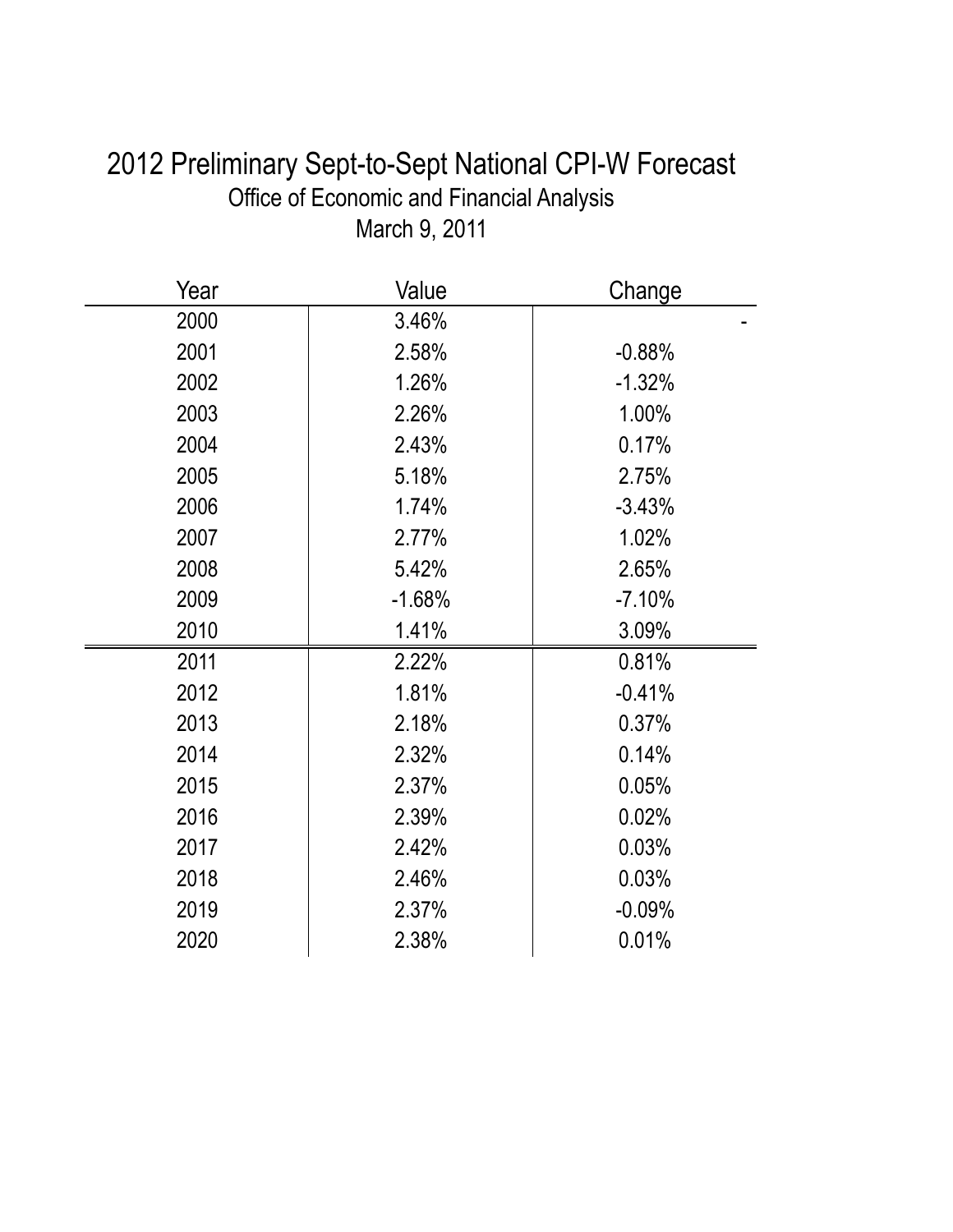| Year | Value    | Change   |
|------|----------|----------|
| 2000 | $3.33\%$ |          |
| 2001 | 4.02%    | 0.69%    |
| 2002 | 2.44%    | $-1.58%$ |
| 2003 | 1.63%    | $-0.81%$ |
| 2004 | 1.33%    | $-0.30%$ |
| 2005 | 2.33%    | 1.00%    |
| 2006 | 3.41%    | 1.08%    |
| 2007 | 3.83%    | 0.41%    |
| 2008 | 4.50%    | 0.67%    |
| 2009 | 1.98%    | $-2.52%$ |
| 2010 | 0.62%    | $-1.36%$ |
| 2011 | 1.97%    | 1.35%    |
| 2012 | 1.98%    | 0.01%    |
| 2013 | 2.03%    | 0.05%    |
| 2014 | 2.17%    | 0.14%    |
| 2015 | 2.29%    | 0.12%    |
| 2016 | 2.34%    | 0.06%    |
| 2017 | 2.41%    | 0.07%    |
| 2018 | 2.42%    | 0.01%    |
| 2019 | 2.40%    | $-0.03%$ |
| 2020 | 2.35%    | $-0.05%$ |

## 2012 Preliminary July-June Average Seattle CPI-W Forecast Office of Economic and Financial Analysis March 9, 2011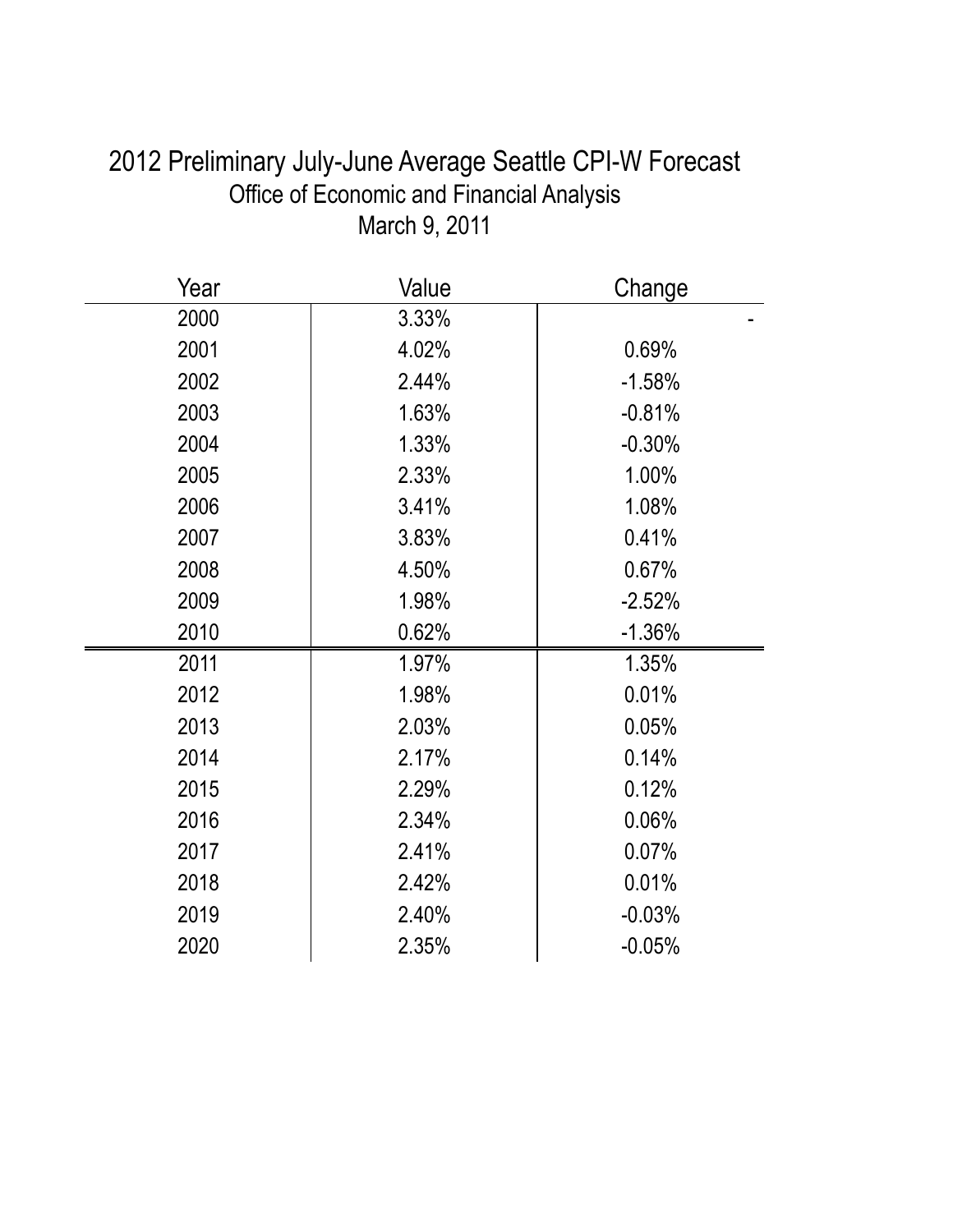| 2012 Preliminary Pharmaceuticals PPI Forecast |
|-----------------------------------------------|
| Office of Economic and Financial Analysis     |
| March 9, 2011                                 |

| Year | Value    | Change   |
|------|----------|----------|
| 2000 |          |          |
| 2001 |          |          |
| 2002 | 9.83%    |          |
| 2003 | 4.09%    | $-5.75%$ |
| 2004 | 2.69%    | $-1.40%$ |
| 2005 | 6.97%    | 4.28%    |
| 2006 | 11.01%   | 4.04%    |
| 2007 | 4.71%    | $-6.30%$ |
| 2008 | 6.87%    | 2.15%    |
| 2009 | 7.18%    | 0.31%    |
| 2010 | $-2.15%$ | $-9.33%$ |
| 2011 | 14.38%   | 16.53%   |
| 2012 | 9.84%    | $-4.54%$ |
| 2013 | 9.49%    | $-0.35%$ |
| 2014 | 10.83%   | 1.34%    |
| 2015 | 10.05%   | $-0.78%$ |
| 2016 | 9.50%    | $-0.56%$ |
| 2017 | 9.44%    | $-0.06%$ |
| 2018 | 9.06%    | $-0.38%$ |
| 2019 | 8.21%    | $-0.85%$ |
| 2020 | 8.67%    | 0.46%    |
|      |          |          |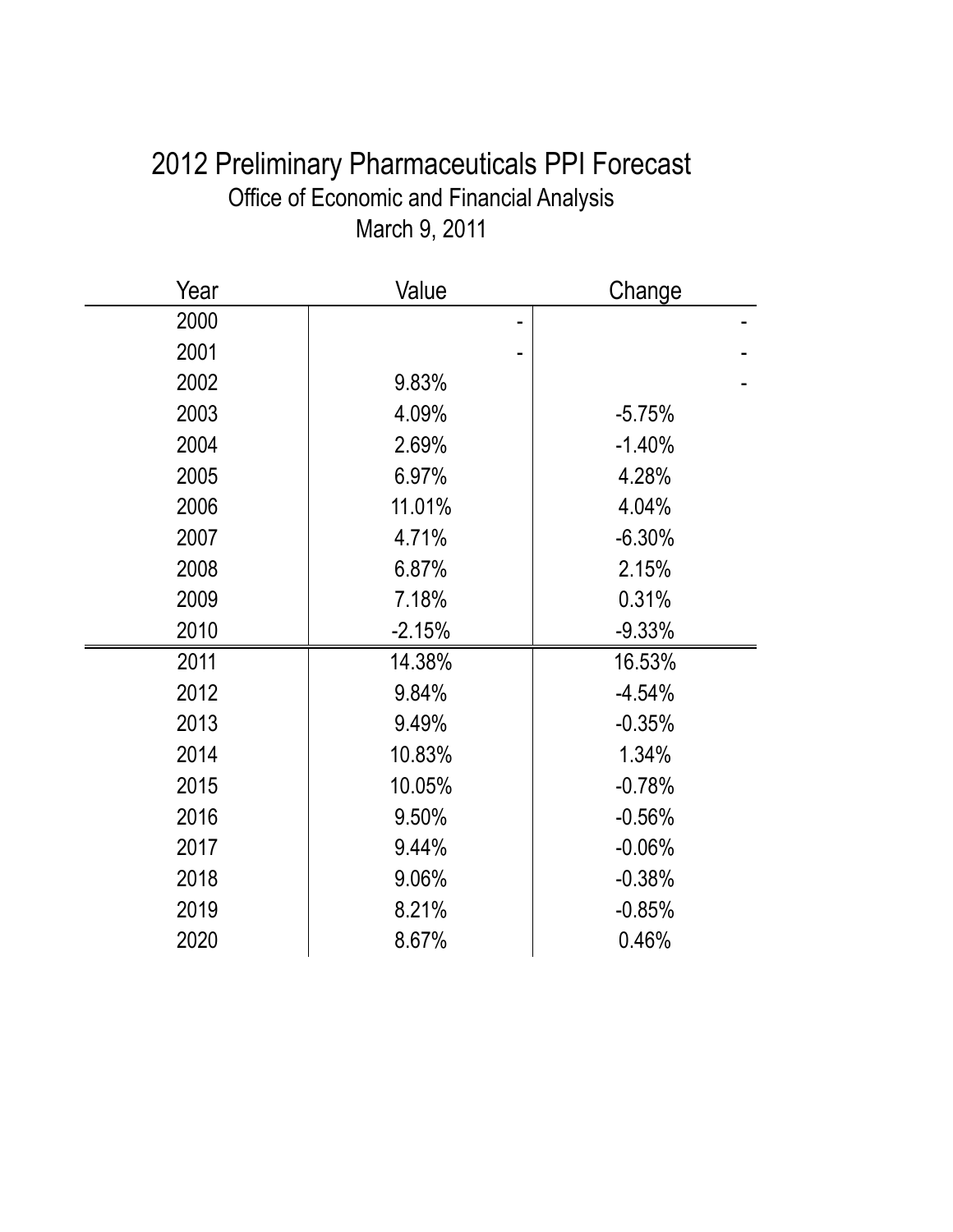| 2012 Preliminary Transportation CPI Forecast     |
|--------------------------------------------------|
| <b>Office of Economic and Financial Analysis</b> |
| March 9, 2011                                    |

| Year | Value             | Change    |  |
|------|-------------------|-----------|--|
| 2000 | 6.19%             |           |  |
| 2001 | 0.60%             | $-5.59%$  |  |
| 2002 | $-0.90%$          | $-1.50%$  |  |
| 2003 | 3.07%             | 3.98%     |  |
| 2004 | 3.52%             | 0.44%     |  |
| 2005 | 6.63%             | 3.11%     |  |
| 2006 | 4.00%             | $-2.63%$  |  |
| 2007 | 2.11%             | $-1.88%$  |  |
| 2008 | 5.88%             | 3.77%     |  |
| 2009 | $-8.33%$          | $-14.22%$ |  |
| 2010 | 2.35%             | 10.69%    |  |
| 2011 | 1.10%             | $-1.25%$  |  |
| 2012 | 2.74%             | 1.64%     |  |
| 2013 | 2.72%             | $-0.02%$  |  |
| 2014 | 2.21%             | $-0.51%$  |  |
| 2015 | 2.60%             | 0.39%     |  |
| 2016 | 2.32%             | $-0.28%$  |  |
| 2017 | 2.11%             | $-0.21%$  |  |
| 2018 | 2.06%<br>$-0.05%$ |           |  |
| 2019 | 1.84%<br>$-0.23%$ |           |  |
| 2020 | 1.73%             | $-0.10%$  |  |